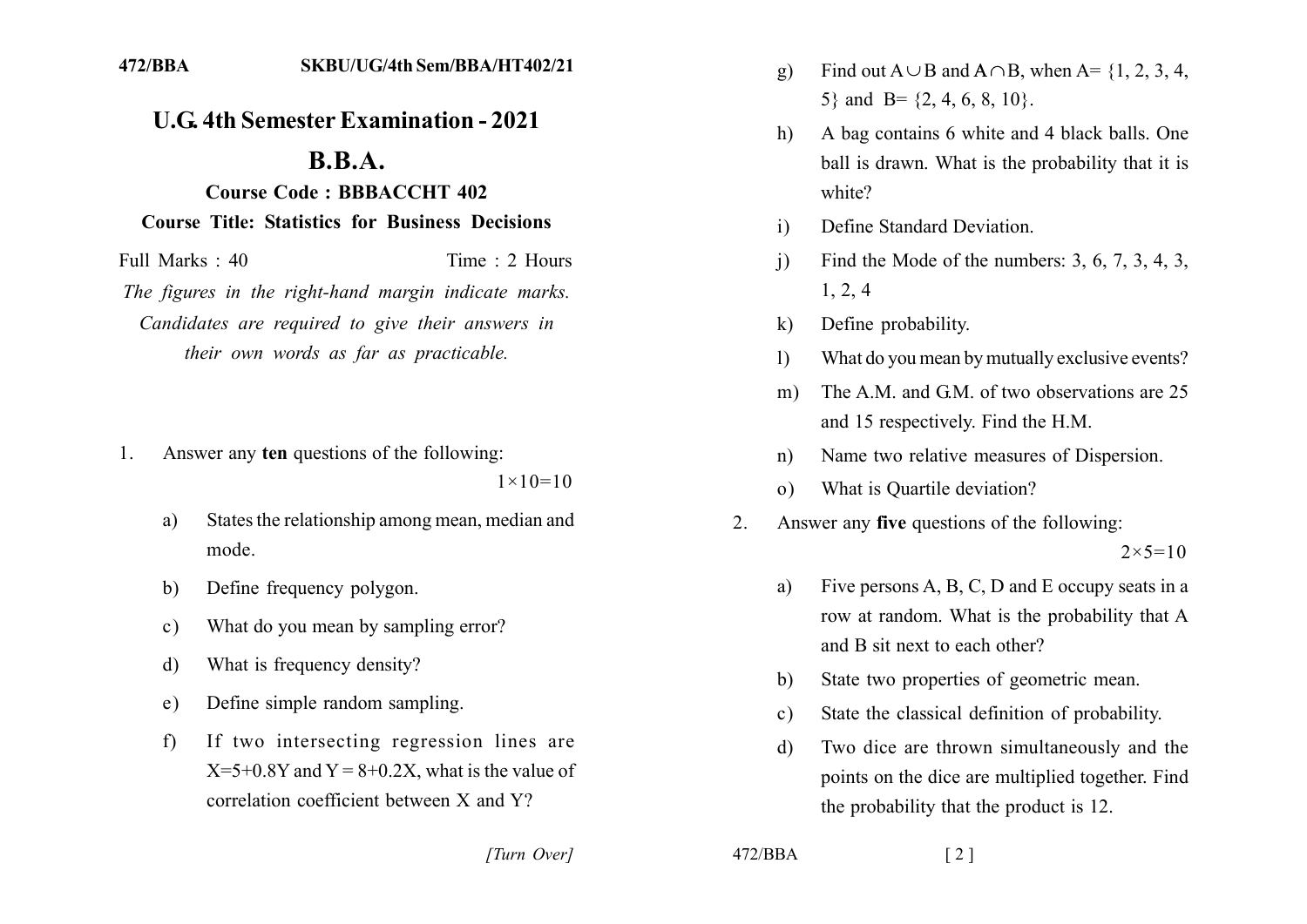- If A = {1, 2, 3, 4, 5, 6, 7} and B = {2, 4, 6, 8, 10,  $e)$ 12, then find the sets  $A \cup B$  and  $A \cap B$
- Find the Standard Deviation when  $N = 10$ ,  $f$  $\Sigma$  x = 20 and  $\Sigma$  x<sup>2</sup> = 1690.
- Distinguish between Primary data and g) Secondary data.
- What is Stratified sampling?  $h)$
- $\overline{3}$ Answer any two questions of the following:

 $5 \times 2 = 10$ 

- Calculate: a)
	- the number of cases between 112 and 134  $\mathbf{i}$
	- Number less than 112 and  $\overline{11}$
	- Number greater than 134 from the  $\overline{111}$ following:

| Class limit | 90-100 |                             | 100-110   110-120   120-130 |    |
|-------------|--------|-----------------------------|-----------------------------|----|
| Frequency   | 16     | 22                          | 45                          | 60 |
| Class limit |        | 130-140   140-150   150-160 |                             |    |
| Frequency   | 50     | 24                          | 10                          |    |

A bag contains 8 white and 6 black balls. If 5  $b)$ balls are drawn at random, what is the probability that 3 are black and 2 are black? (with explanation)

Find the Coefficient of Variation from the  $c)$ following data:

| Height:            |    |    | $59 - 61$   61 - 63  63 - 65  65 - 67  67 - 69 |  |
|--------------------|----|----|------------------------------------------------|--|
| $\mathsf{No}$ . of |    |    |                                                |  |
| Students:          | 30 | 45 | 15                                             |  |

Answer any one question of the following:  $\overline{4}$ 

 $10 \times 1 = 10$ 

- Prove that correlation coefficient does  $a)$  $\mathbf{i}$ not depend on the origin and scale of the observations
	- Find the correlation coefficient from the  $\overline{11}$ following data:

| $\mid X \mid 65 \mid 63 \mid 67 \mid 64 \mid 68 \mid 62 \mid 70 \mid 66$                          |  |  |  |  |
|---------------------------------------------------------------------------------------------------|--|--|--|--|
| $\vert$ Y $\vert$ 68 $\vert$ 66 $\vert$ 68 $\vert$ 65 $\vert$ 69 $\vert$ 66 $\vert$ 68 $\vert$ 65 |  |  |  |  |

 $5 + 5$ 

Draw a Ogive from the following data and hence  $b)$ find the Median from it:

|  | Class:   10-20   20-30   30-40   40-50   50-60   60-70   70-80 |  |  |  |
|--|----------------------------------------------------------------|--|--|--|
|  |                                                                |  |  |  |

What do you mean by Conditional  $c)$  i) probability?

 $472/BBA$